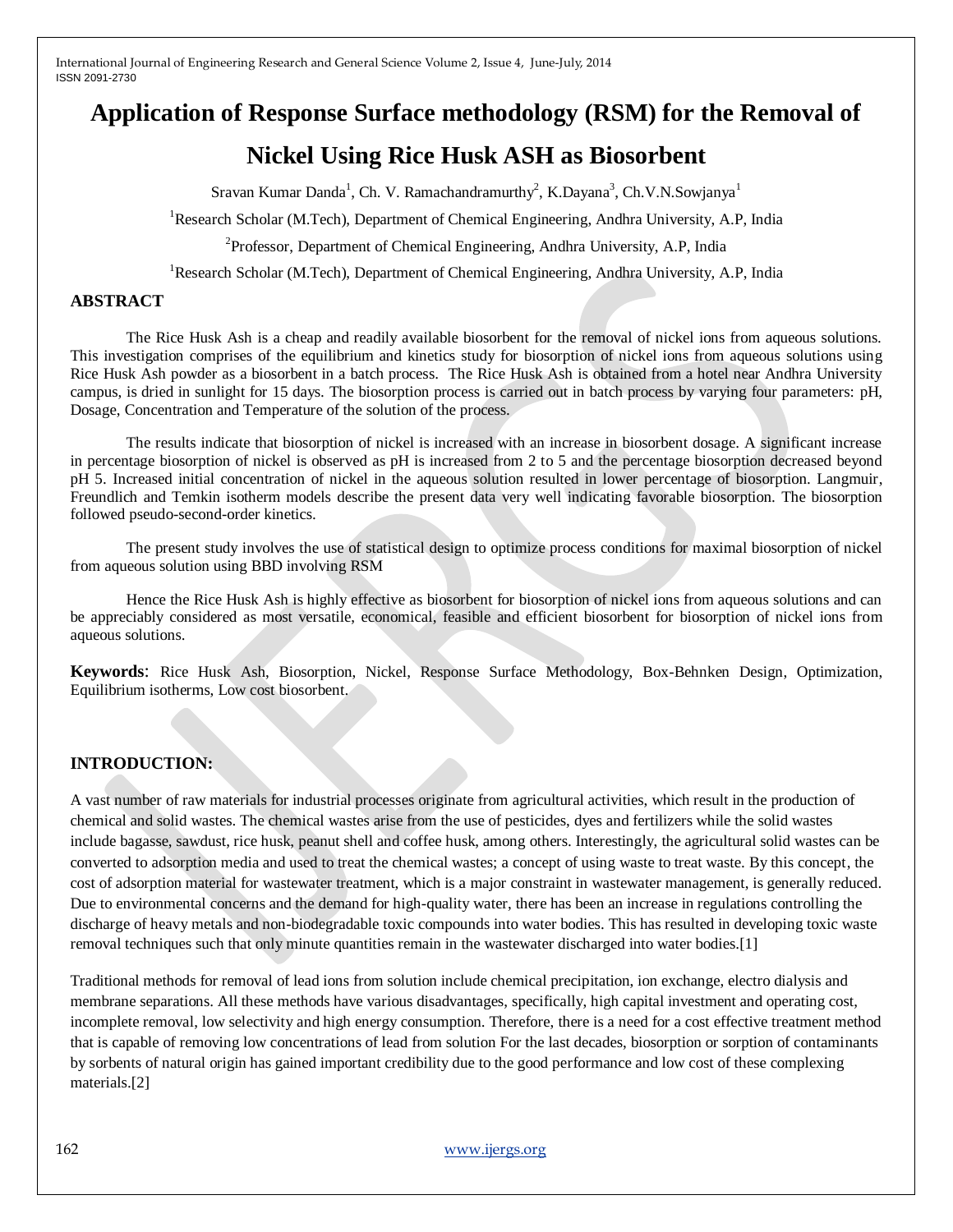Biosorption, which is defined as the accumulation and concentration of pollutants from aqueous solutions by the use of biological materials, appears to offer a technically feasible and economically attractive approach. The biosorption mechanism of heavy metals is theorized to be a combination of active and passive transport starting with diffusion of the metal ions to the surface of the microbial cell. The coordination of metal ions to different functional groups, such as amino, thioether, carboxyl, hydroxyl, carbonyl, phosphate, phenolic, etc., groups, in or on the algal cell biomass makes it a good biosorbent for removal of heavy metals from aqueous solutions.[3]

In recent years, biosorption has been suggested as being cheaper and more effective than chemical (precipitation) or physical (ion exchange and membrane) technologies. Biosorption involves the use of biological materials that form complexes with metal ions using their ligands or functional groups. Most metal sorption reported in literature is based on bacterial, algal and fungal biomass, which needs to be cultured, collected from their natural habitats and pre-processed, with the result of additional costs. The use of biosorbents from numerous lignocellulosic agro wastes is a very constructive approach and has received much attention in sorption of heavy metals, because they are inexpensive and have high adsorption properties resulted from their ion exchange capabilities. [4]

Rice husk are an agricultural waste produced as by-product of the rice milling industry to be about more than 100 million tones, 96% of which is generated in developing countries. Rice husk is mostly used as a fuel in the boiler furnaces of various industries to produce stream. The ash generated after burning the rice husk in the boiler is called rice husk ash. The R.H was collected from the particulate collection equipment attached up stream to the stack of rice-fired boilers. The ash generated got a server disposal problem. The objective of this study was to explore the possibility using R.H and R.H.A. for removing Pb(II) from aqueous solution.[5]

Nickel(II) ion is one such heavy metal frequently encountered in raw wastewater streams from industries such as non-ferrous metal, mineral processing, paint formulation, electroplating, porcelain enameling, copper sulphate manufacture and steam-electric power plants. [6]

### **2. Materials and methods**

# **2.1 Preparation of the adsorbent**

Nickel (II) Nitrate, Ni (NO3)2.6H2O is used as the source for Nickel stock solution. All the required solutions are prepared with analytical reagents and double-distilled water. 5.102g of 98% Ni (NO3)2.6H2O is dissolved in distilled water of 1.0 L volumetric flask up to the mark to obtain 1000 ppm (mg/L) of Nickel stock solution. Synthetic samples of different concentrations of Nickel are prepared from this stock solution by appropriate dilutions. 100 mg/L Nickel stock solution is prepared by diluting 10 mL of 1000 ppm Nickel stock solution with distilled water in 100 mL volumetric flask up to the mark. Similarly solutions with different metal concentrations such as (20 to 200ppm) are prepared.

# **2.2 Batch mode adsorption studies**

Batch mode adsorption studies for individual metal compounds were carried out to investigate the effect of different parameters such as, agitation time, pH, adsorbate concentration, adsorbent dosage, and temperature. Solution containing adsorbate and adsorbent was taken in 250 ml capacity conical flasks and agitated at 180 rpm in a mechanical shaker at predetermined time intervals. The adsorbate was decanted and separated from the adsorbent using filter paper (Whatman No-1). The filtrates are analyzed in Atomic Absorption Spectrophotometer.

| Parameter              | Values Investigated                              |
|------------------------|--------------------------------------------------|
| Agitation time, t, min | 2, 5, 10, 20, 30, 50, 70, 90, 120, 150, and 180. |
| pH of aqueous solution | 2, 3, 4, 5, and 6                                |

### **Table 1.Range of different parameters investigated in the present study**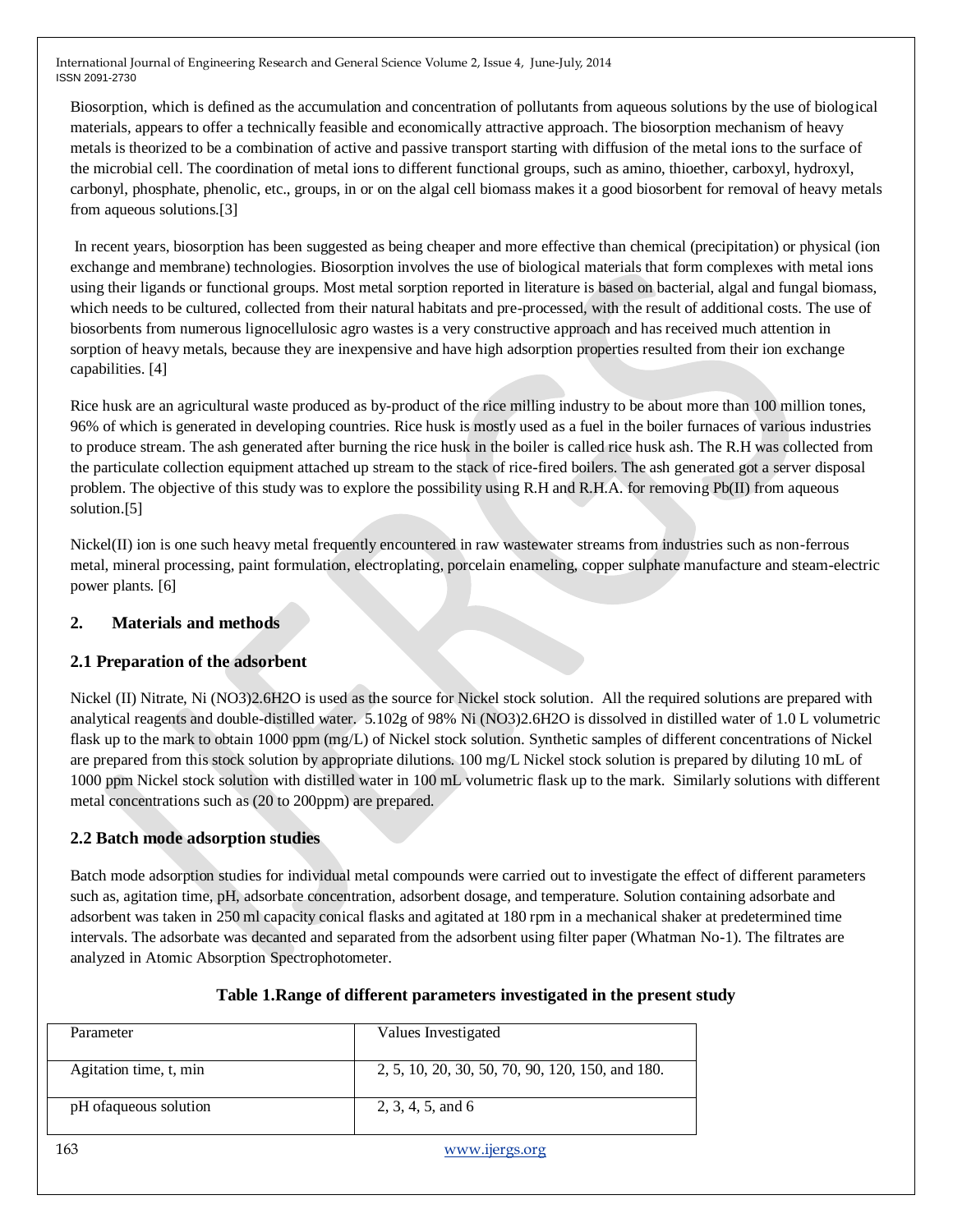| Initial Nickel concentration, $C_0$ , ppm | 20, 40, 80, 120, 160, 180, and 200           |
|-------------------------------------------|----------------------------------------------|
| adsorbent dosage, w, g                    | 0.5, 0.75, 1, 1.25, 1.5, 1.75, 2, 2.5, and 3 |
| Temperature, K                            | 283, 293, 303, 313 and 323 K                 |

## **3. RESULTS AND DISCUSSION**

#### **3.1 Effect of agitation time on biosorption of nickel:**

Duration of equilibrium biosorption is defined as the time required for heavy metal concentration to reach a constant value during biosorption. The equilibrium agitation time is determined by plotting the % biosorption of nickel against agitation time as shown fig. 3.1 for the interaction time intervals between 1 to 180 min. For 74 μm size of 0.5,1, and 1.5 gram biosorbent dosage, 47.48% (0.28949mg/g) of nickel is biosorbed in the first 5 min. The % biosorption is increased briskly up to 90 min reaching 61.56% (0.375343mg/g). Beyond 90 min, the % biosorption is constant indicating the attainment of equilibrium for all dosage of biosorbent.



#### **Fig 3.1 Effect of agitation time on biosorption of nickel**

### **3.2 Effect of pH of the aqueous solution:**

pH controls biosorption by influencing the surface change of the biosorbent, the degree of ionization and the species of biosorbate. In the present investigation, nickel biosorption data are obtained in the pH range of 2 to 6 of the aqueous solution  $(C_0$  $= 100$  mg/L) using 1 gram of 74  $\mu$ m size biosorbent. The effect of pH of aqueous solution on % biosorption of nickel is shown in fig.3.2. The % biosorption of nickel is increased from 28.19 %  $(2.2725mg/g)$  to 52.28 %  $(4.3935mg/g)$  as pH is increased from 2 to 5 and decreased beyond the pH value of 5 % biosorption is decreased from pH 5 to 6 reaching 47.00 % (4.2824mg/g) from 52.28 % (4.3935mg/g).



 **Fig. 3.2 Dependence of % biosorption of nickel on pH**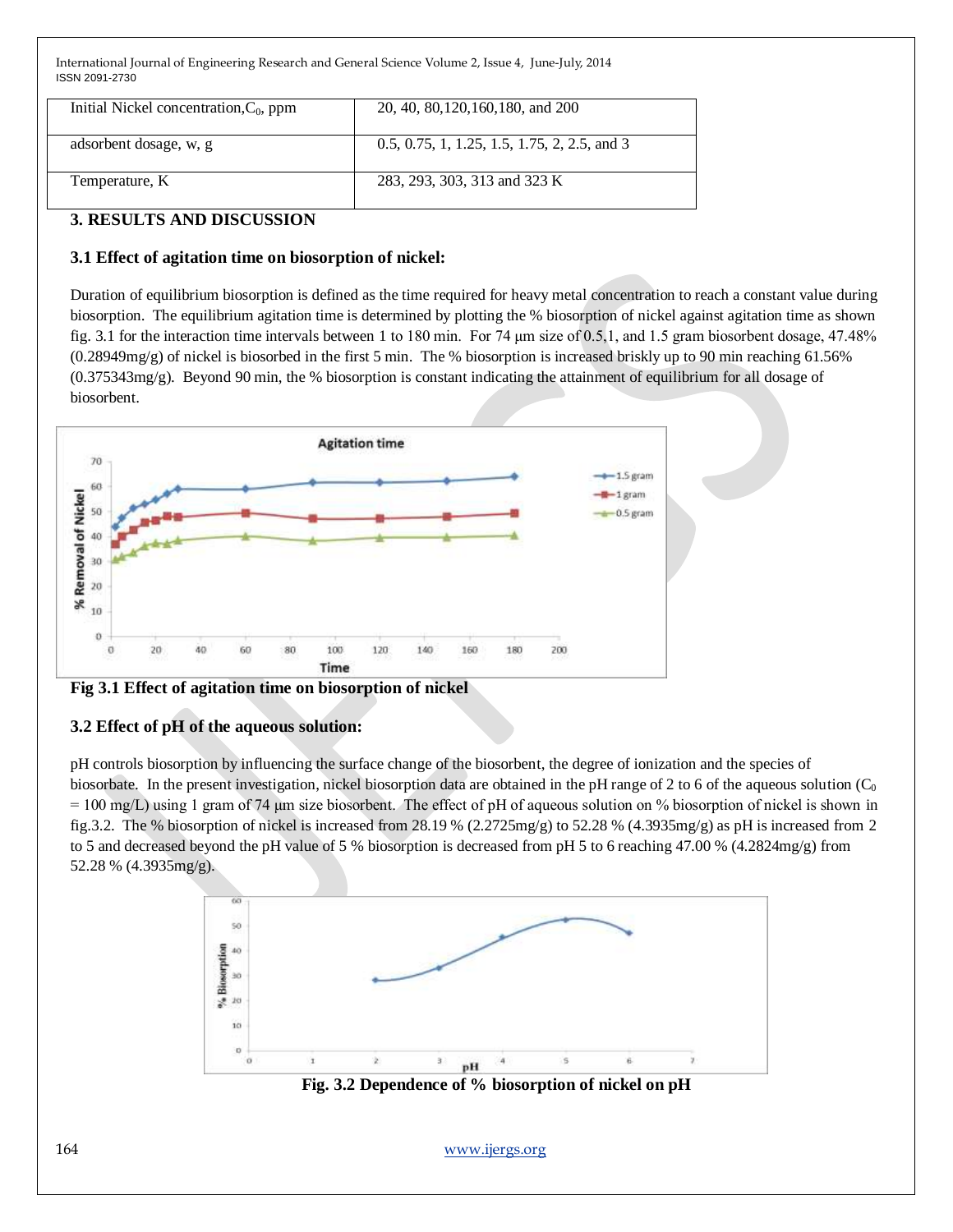#### **3.3 Effect of initial concentration of Nickel:**





The effect of initial concentration of nickel in the aqueous solution on the percentage biosorption of nickel is shown in fig.3.3. The percentage biosorption of nickel is decreased from 48.09% (1.6564mg/g) to 20.19 % (4.0602mg/g) with an increase in C<sub>0</sub> from 20 mg/L to 200 mg/L. Such behavior can be attributed to the increase in the amount of biosorbate to the unchanging number of available active sites on the biosorbent (since the amount of biosorbent is kept constant)

#### **3.4 Effect of biosorbent dosage:**

The percentage biosorption of nickel is drawn against biosorbent dosage for 74 μm size biosorbent in fig.3.4. The biosorption of nickel increased from  $34.23\%$  (0.4122mg/g) to 92.02% (0.1847 mg/g) with an increase in biosorbent dosage from 0.5 to 3 gm. Such behavior is obvious because with an increase in biosorbent dosage, the number of active sites available for nickel biosorption would be more. Hence all other experiments are conducted at 1.25 gram dosage where the % biosorption of nickel is 94.56% (0.45552 mg/g)**.**



**Fig. 3.4 Dependence of %biosorption of nickel on biosorbent dosage**

#### **3.5 Effect of Temperature:**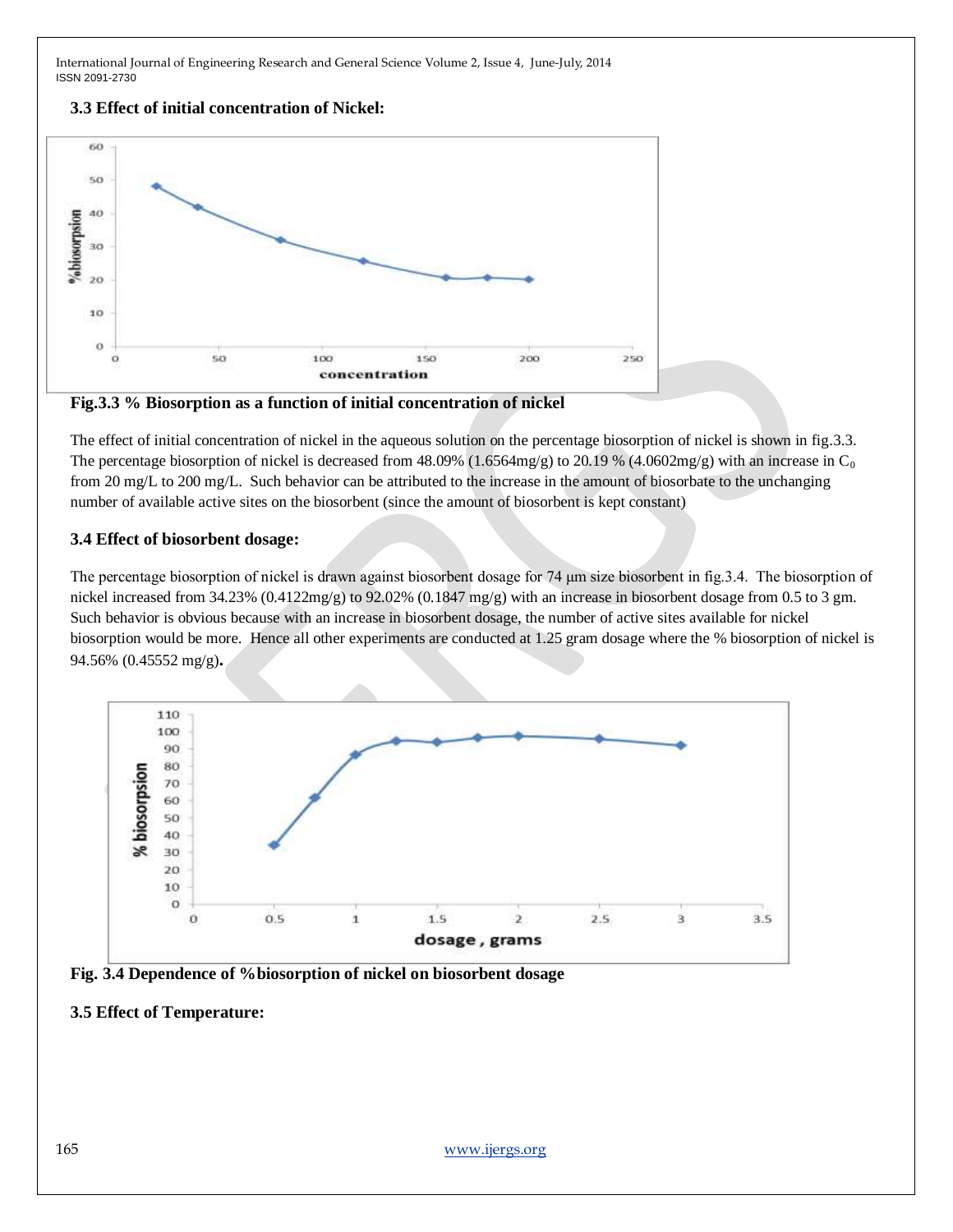The effect of temperature on the equilibrium metal uptake was significant. The effect of changes in the temperature on the nickel uptake is shown in Fig.3.5. When temperature was lower than 303 K, Nickel uptake increased with increasing temperature, but when temperature was over 303 K, the results were on the contrary. This response suggested a different interaction between the ligands on the cell wall and the metal. Below 303 K, chemical biosorption mechanisms played a dominant role in the whole biosorption process, biosorption was expected to increase by increase in the temperature**.** While at higher temperature and physical biosorption became the main process. Physical biosorption reactions were normally exothermic, thus the extent of biosorption generally is constant with further increasing temperature**.**



 **Fig 3.5 Dependence of %biosorption of nickel on biosorbent temperature**

#### **3.6 Freundlich isotherm for adsorption of Nickel:**

Freundlich isotherm is drawn between ln  $C_e$  and ln  $q_e$  as shown in the figure for the present data. The resulting equation has a correlation coefficient of 0.9945. The following equation are obtained from the plot drawn in the fig 3.6. ln  $q_e = 0.4024$ ln C<sub>e</sub> -0.2718

The slopes (n) of the above equation are varied between the 'n' value in the above equations satisfies the condition of  $0 < n < 1$ indicating favorable biosorption.



**Fig.3.6 Freundlich isotherm for biosorption of Nickel**

**3.7 Langmuir isotherm for adsorption of Nickel:**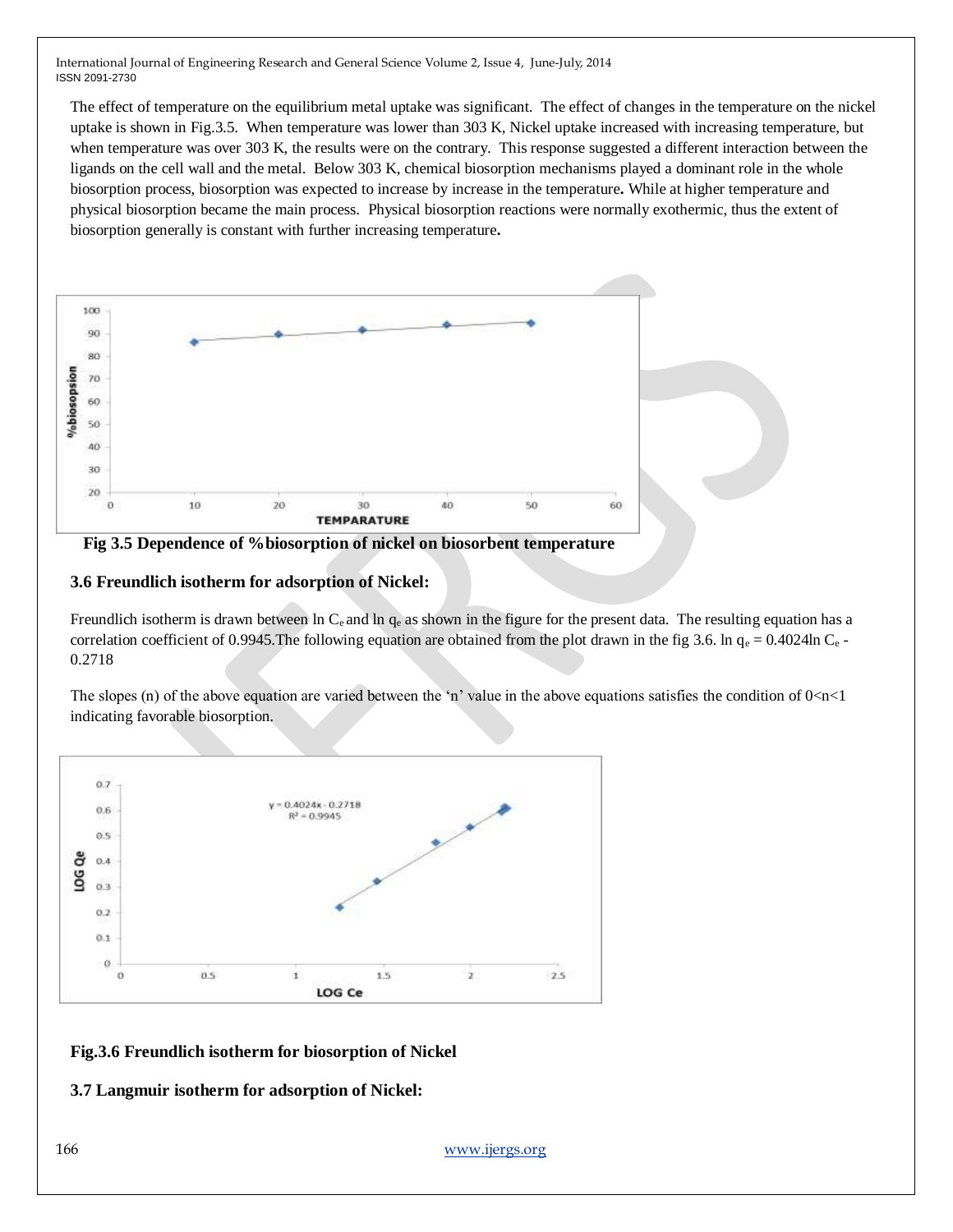Langmuir isotherm is drawn for the present data and shown in Fig.3.7 have good linearity (correlation coefficient,  $R \sim 0.9958$ ) indicating strong binding of Nickel ions to the surface of rice husk ash. The separation factor  $(R_L)$ , obtained is 0.6976 Shows favorable adsorption.

The following equation obtained from 3.6

 $C_e/q_e = 0.1977 C_e + 8.1535$ 

The isotherm constants for nickel- rice husk ash interactions at  $303^{\circ}$ K, t=90 min, C<sub>o</sub>=20mg/L, d<sub>p</sub>= 74 $\mu$ m and w = 1.25g are shown below.





#### **3.8 Temkin isotherm for adsorption of Nickel:**

The present data are analyzed according to the linear form of Temkin isotherm and the linear plot is shown in Fig.3.8. The equation obtained for nickel biosorption is:  $q_e = 61.019 \ln C_e - 97.183$  with a correlation coefficient 0.9563. The best fit model is determined based on the linear regression correlation coefficient  $(R)$ . From the Figs 3.6, 3.7 & 3.8, it is found that biosorption data are well represented by Langmuir isotherm with higher correlation coefficient of 0.9985, followed Freundlich and Temkin isotherms with correlation coefficients of 0.9945 and 0.9692 respectively.



 **Fig. 3.8 Temkin isotherm for biosorption of Nickel**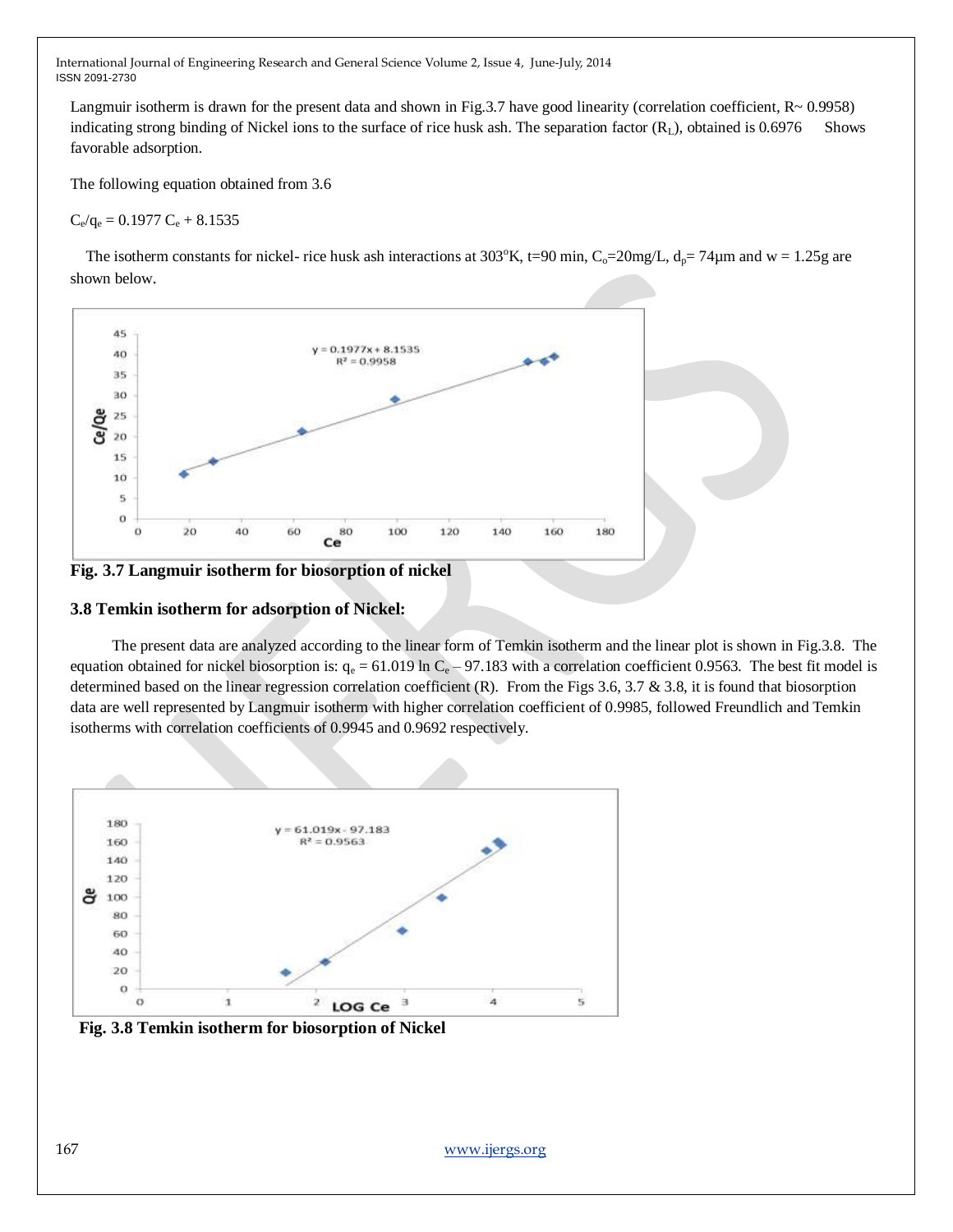#### **Table – 2 Isotherms constants**

| <b>Isotherm</b> | <b>Parameters</b> | At temp 303°<br>K |
|-----------------|-------------------|-------------------|
| Langmuir        | qm, mg/g          | 5.05816           |
|                 | $b$ , $L/g$       | 0.024247          |
|                 | $R^2$             | 0.9985            |
| Freundlich      | $\mathbf N$       | 0.4024            |
|                 | Kf, mg/g          | 0.762             |
|                 | $R^2$             | 0.9945            |
| <b>Temkin</b>   | AT, L/mg          | 0.09499           |
|                 | bT                | 41.2845           |
|                 | $R^2$             | 0.9692            |

#### **3.9 Kinetics of biosorption**



#### **Fig.3.9 First order kinetics for biosorption of Nickel**

Plot of log  $(q_e-q_t)$  versus't' gives a curve for first order kinetics, facilitating the computation of adsorption rate constant  $(K_{ad})$ .



**Fig.3.10 Second order Kinetics for biosorption of nickel**

168 [www.ijergs.org](http://www.ijergs.org/) In the present study, the kinetics are investigated with 20 mL of aqueous solution ( $C_0$ = 20 mg/L) at 303 °K with the interaction time intervals of 1 min to 180 min. Lagragen plots of log  $(q_e-q_t)$  versus agitation time (t) for biosorption of Nickel the biosorbent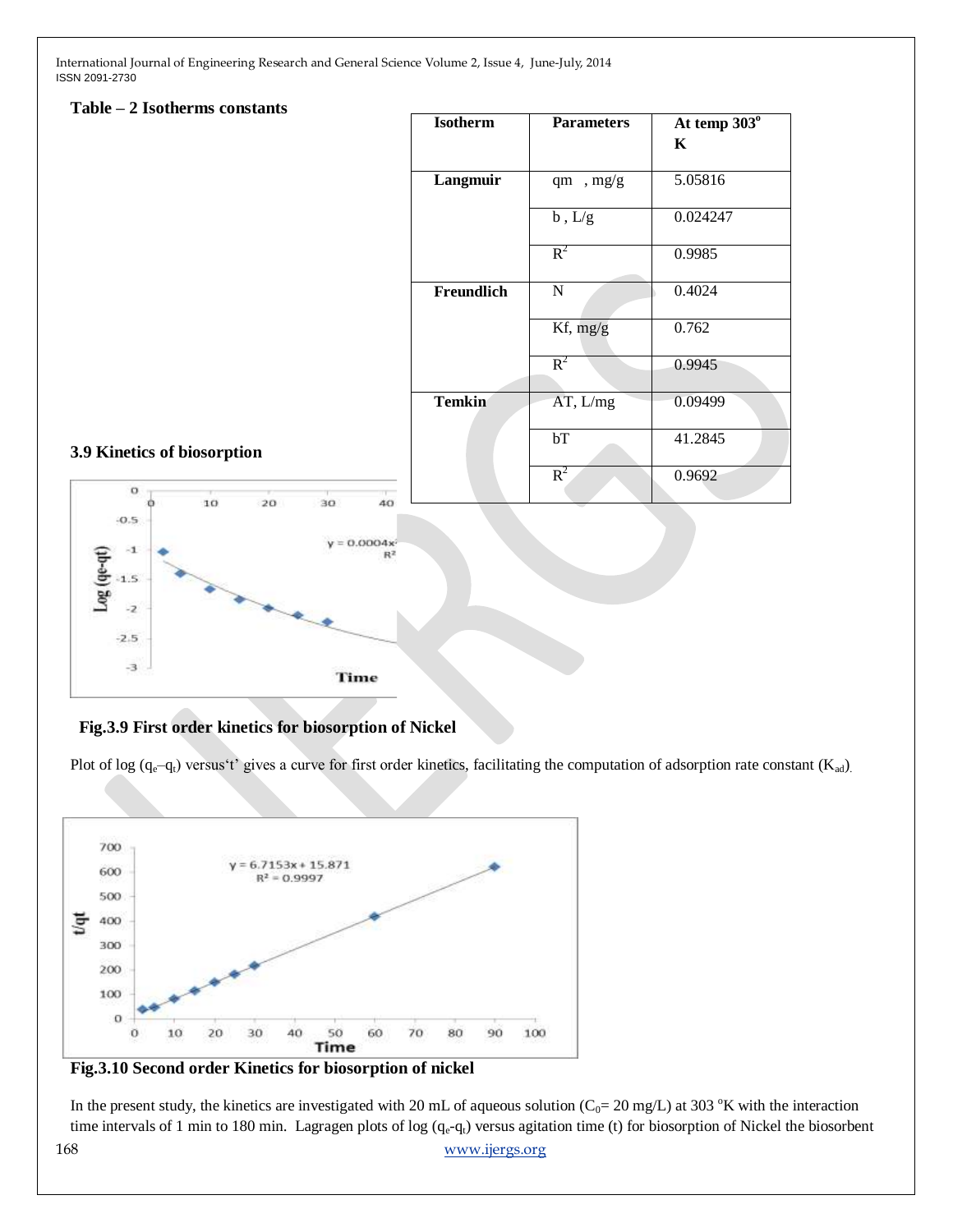size (74 μm) of *rice husk ash* in the interaction time intervals of 1 to 180 min are drawn in figs.3.9 & 3.10. It is second order kinetics as the line is best fit the t/q<sub>t</sub> vs. t graph with  $R^2$  value of 0.9984.

| Order                 | <b>Equation</b>                    | Rate constant         | $\mathbf{R}^2$ |
|-----------------------|------------------------------------|-----------------------|----------------|
| Lagergren first order | $log (qe - qt) = -0.0276 t - 1.31$ | $0.06356$ Min-1       | 0.9753         |
| Pseudo second order   | $t$ /qt= 6.5322t + 21.606          | $1.97$ g/(mg-<br>min) | 0.9984         |

#### **Table3 Equations and Rate constants**

#### **3.11 Optimization using Box-Behnken Design:**

The experiments conducted with different pH values ranging from 4-6. Different nickel concentrations of 15-25mg/L, different biosorbent dosage of 1 to 1.5 gram and different temperatures coupled to each other and varied simultaneously to cover the combination of parameters in BBD. The levels and ranges are chosen independent parameters are given in the Table-3., Table-4. is employed for the optimization of the parameters.

The regression equation for the optimization of medium constitutes: % biosorption of nickel (Y) is a function of pH  $(X_1)$ , initial nickel concentration  $C_0$  (X<sub>2</sub>), biosorbent dosage (X<sub>3</sub>) and temperature T (X<sub>4</sub>). Multiple regression analysis of the experimental data has resulted in the following equation for the biosorption of nickel:

$$
Y = -332.126 + 66.68X_1 + 8.958 X_2 + 206.067X_3 + 2.923X_4 - 6.674 X_1^2 - 0.225X_2^2 - 82.487X_3^2 - 0.048X_4^2 - \cdots
$$
  
- $\sqrt{1}$ 

The result of above regression model in the form of analysis of variance (ANOVA) for Eq. (1) is given in Table-5.6. The optimal set if condition for maximum percentage biosorption of nickel is  $pH = 4.99$ , biosorption dosage (w) = 1.249 gram and initial nickel concentration of  $Co = 19.87428$  mg/L calculated at these optimum condition is 96.46 %. Fig. 3.11 shows the comparison between the % biosorption obtained through experiments and that predicted. The experimental values are in good agreement with predicted values.

The correlation coefficient  $(R^2)$  provides a measure of the models variability in the observed response values. The closer the  $R<sup>2</sup>$  value to 1, the stronger the model is and it predicts the response better. In the present study the value of the regression coefficient ( $R^2$  =0.9998) indicates that 0.0002 % of the total variations are not satisfactorily explained by the model. The ANOVA Table can be used to test the statistical significance of the ratio of mean square due to regression and mean square due to residual error. From that table, it is evident that, the F-statistics value for entire model is higher. This large value implies that % removal can be adequately explained by the model equation. Generally P values lower than 0.05 indicates that the model is considered to be statistical insignificance at the 95% confidence level. The %biosorption prediction from the model is shown in Table-4. From Table-5, it is known that all the squared terms and the linear terms of all the variables are significant  $(P < 0.05)$ 

#### **Table-4**

## **Levels of different process variables in coded and un-coded form for % biosorption of nickel using rice husk ash**

| <b>Variable</b> | <b>Name</b>            |   | <b>Ranges and levels</b> |  |
|-----------------|------------------------|---|--------------------------|--|
|                 |                        | - |                          |  |
|                 | pH of aqueous solution |   |                          |  |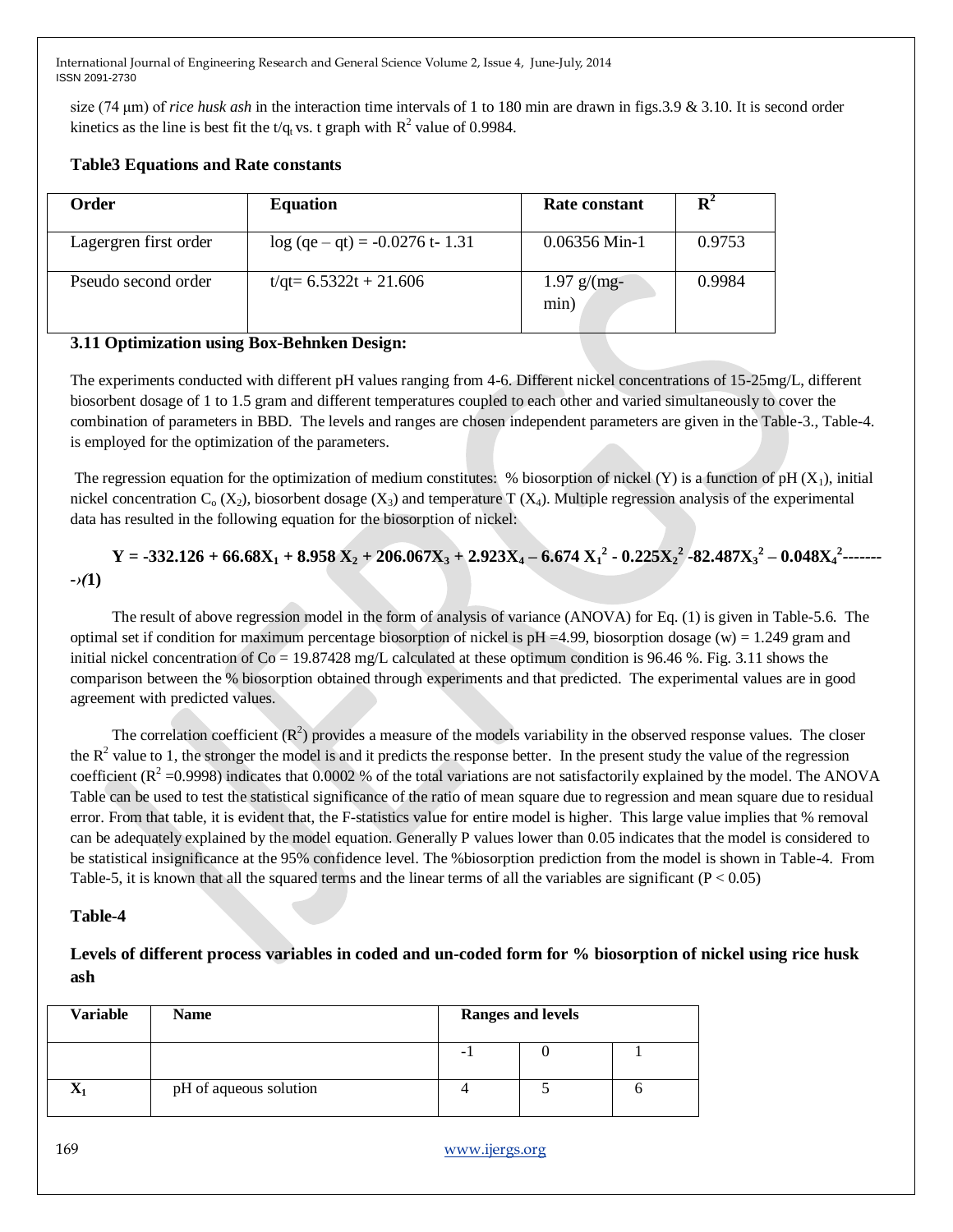| Initial concentration, C0, mg/L |     | 20   |  |
|---------------------------------|-----|------|--|
| Biosorbent dosage. W, grams     |     | 1.25 |  |
| Temperature, $T^{\circ}K$       | 293 | 303  |  |

# **Table–5 Results from BBD for Nickel biosorption by rice husk ash**

| Ru              | pH(            | Conc(            | Dosage(          | $\overline{\text{Temp}}$ | $\, {\bf p}$   | Co                  | Dosa           | Te              | $\%$  | Predic |
|-----------------|----------------|------------------|------------------|--------------------------|----------------|---------------------|----------------|-----------------|-------|--------|
| $\bf ns$        | X1)            | X2)              | X3)              | X4)                      | $\, {\rm H}$   | $\operatorname{nc}$ | ge             | mp              | remo  | ted    |
|                 |                |                  |                  |                          |                |                     |                |                 | val   |        |
|                 |                | $-1$             | $\boldsymbol{0}$ | $\boldsymbol{0}$         |                |                     |                | 30              | 84.66 | 84.49  |
| $\mathbf{1}$    | $-1$           |                  |                  |                          | $\overline{4}$ | 15                  | 1.25           |                 |       |        |
| $\sqrt{2}$      | $\mathbf{1}$   | $-1$             | $\boldsymbol{0}$ | $\overline{0}$           | $\sqrt{6}$     | 15                  | 1.25           | $\overline{30}$ | 84.78 | 84.37  |
| $\overline{3}$  | $-1$           | $\overline{1}$   | $\overline{0}$   | $\overline{0}$           | $\overline{4}$ | $\overline{25}$     | 1.25           | 30              | 83.24 | 83.93  |
| $\overline{4}$  | $\mathbf{1}$   | $\overline{1}$   | $\overline{0}$   | $\overline{0}$           | 6              | $25\,$              | 1.25           | $\overline{30}$ | 83.44 | 83.8   |
| $\overline{5}$  | $\overline{0}$ | $\overline{0}$   | $-1$             | $-1$                     | 5              | 20                  | $\sqrt{1}$     | 20              | 85.72 | 86.2   |
| $6\phantom{.}6$ | $\overline{0}$ | $\overline{0}$   | $\overline{1}$   | $-1$                     | $\overline{5}$ | $\overline{20}$     | 1.5            | $\overline{20}$ | 86.24 | 86.12  |
| $\overline{7}$  | $\overline{0}$ | $\overline{0}$   | $-1$             | $\overline{1}$           | $\overline{5}$ | $\overline{20}$     | $\overline{1}$ | 40              | 86.12 | 86.84  |
| $\overline{8}$  | $\overline{0}$ | $\overline{0}$   | $\overline{1}$   | $\overline{1}$           | $\overline{5}$ | 20                  | 1.5            | 40              | 87.38 | 86.77  |
| $\overline{9}$  | $\overline{0}$ | $\overline{0}$   | $\overline{0}$   | $\overline{0}$           | $\overline{5}$ | 20                  | 1.25           | 30              | 96.46 | 96.46  |
| $\overline{10}$ | $-1$           | $\overline{0}$   | $\overline{0}$   | $-1$                     | $\overline{4}$ | 20                  | 1.25           | $\overline{20}$ | 84.58 | 84.7   |
| $\overline{11}$ | $\overline{1}$ | $\overline{0}$   | $\overline{0}$   | $-1$                     | 6              | $\overline{20}$     | 1.25           | $\overline{20}$ | 84.76 | 84.58  |
| 12              | $-1$           | $\overline{0}$   | $\overline{0}$   | $\mathbf{1}$             | $\overline{4}$ | $20\,$              | 1.25           | 40              | 85.24 | 85.35  |
| 13              | $\sqrt{1}$     | $\overline{0}$   | $\overline{0}$   | $\mathbf{1}$             | $\sqrt{6}$     | $\overline{20}$     | 1.25           | 40              | 85.51 | 85.22  |
| $\overline{14}$ | $\overline{0}$ | $-1$             | $-1$             | $\overline{0}$           | $\overline{5}$ | $\overline{15}$     | $\mathbf{1}$   | $\overline{30}$ | 86.43 | 85.99  |
| $\overline{15}$ | $\overline{0}$ | $\mathbf{1}$     | $-1$             | $\overline{0}$           | $\overline{5}$ | $\overline{25}$     | $\mathbf{1}$   | $\overline{30}$ | 85.49 | 85.42  |
| $16\,$          | $\mathbf{0}$   | $-1$             | $\mathbf{1}$     | $\overline{0}$           | $\overline{5}$ | 15                  | $1.5$          | $30\,$          | 85.16 | 85.91  |
| 17              | $\overline{0}$ | $\overline{1}$   | $\overline{1}$   | $\overline{0}$           | $\overline{5}$ | $\overline{25}$     | 1.5            | $\overline{30}$ | 85.82 | 85.34  |
| $\overline{18}$ | $\overline{0}$ | $\overline{0}$   | $\mathbf{0}$     | $\mathbf{0}$             | $\overline{5}$ | $20\,$              | 1.25           | $\overline{30}$ | 96.46 | 96.46  |
| 19              | $-1$           | $\boldsymbol{0}$ | $-1$             | $\boldsymbol{0}$         | $\overline{4}$ | 20                  | $\mathbf{1}$   | 30              | 85.68 | 84.72  |
| 20              | $\mathbf{1}$   | $\overline{0}$   | $-1$             | $\overline{0}$           | $6\,$          | 20                  | $\overline{1}$ | 30              | 84.36 | 84.6   |
| 21              | $-1$           | $\overline{0}$   | $\mathbf{1}$     | $\overline{0}$           | $\overline{4}$ | $20\,$              | 1.5            | $\overline{30}$ | 84.47 | 84.65  |
| $\overline{22}$ | $\mathbf{1}$   | $\overline{0}$   | $\overline{1}$   | $\overline{0}$           | $\overline{6}$ | $\overline{20}$     | 1.5            | 30              | 84.28 | 84.53  |
| 170             | www.ijergs.org |                  |                  |                          |                |                     |                |                 |       |        |
|                 |                |                  |                  |                          |                |                     |                |                 |       |        |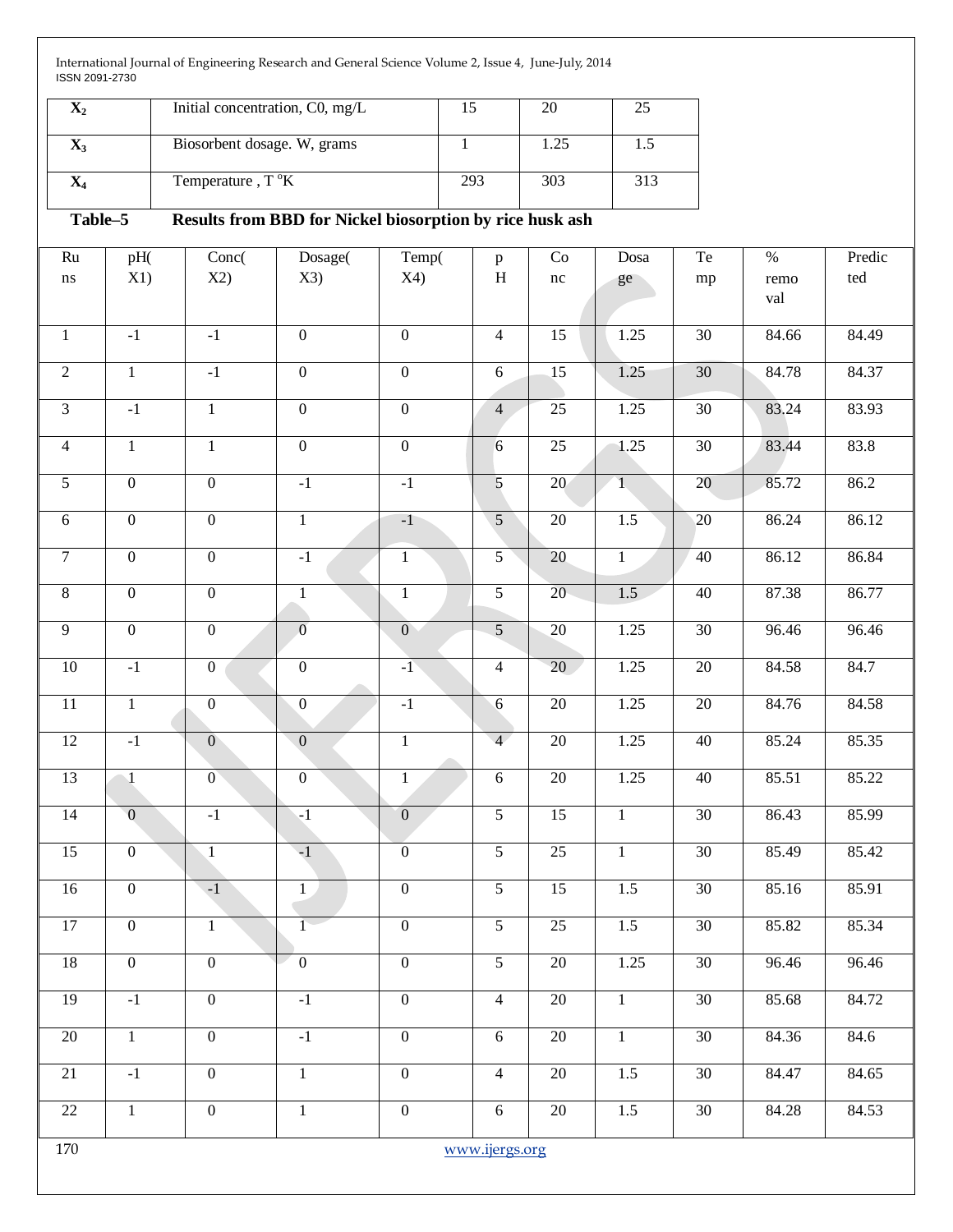| 23 | $\theta$         | $-1$           | $\overline{0}$   | $-1$             | 5 | 15 | 1.25 | 20 | 85.91 | 85.96 |
|----|------------------|----------------|------------------|------------------|---|----|------|----|-------|-------|
| 24 | $\boldsymbol{0}$ |                | $\boldsymbol{0}$ | $-1$             | 5 | 25 | 1.25 | 20 | 85.78 | 85.4  |
| 25 | $\boldsymbol{0}$ | $-1$           | $\boldsymbol{0}$ |                  | 5 | 15 | 1.25 | 40 | 86.42 | 86.61 |
| 26 | $\theta$         |                | $\boldsymbol{0}$ |                  | 5 | 25 | 1.25 | 40 | 86.19 | 86.04 |
| 27 | $\theta$         | $\overline{0}$ | $\boldsymbol{0}$ | $\boldsymbol{0}$ | 5 | 20 | 1.25 | 30 | 96.46 | 96.46 |
| 28 | $\theta$         | $\theta$       | $\boldsymbol{0}$ | $\theta$         | 5 | 20 | 1.25 | 30 | 96.46 | 96.46 |
| 29 | $\theta$         | $\overline{0}$ | $\boldsymbol{0}$ | $\boldsymbol{0}$ | 5 | 20 | 1.25 | 30 | 96.46 | 96.46 |
| 30 | $\overline{0}$   | $\overline{0}$ | $\overline{0}$   | $\boldsymbol{0}$ | 5 | 20 | 1.25 | 30 | 96.46 | 96.46 |

#### **Table-6**

# **ANOVA of Nickel biosorption for entire quadratic model**

| Source of variation | <b>SS</b> | df | Mean square(MS) | F value | P > F |
|---------------------|-----------|----|-----------------|---------|-------|
| Model               | 613.7276  | 8  | 152.7468        | 739.133 |       |
| Error               | 4.3398    | 21 | 0.2067          |         |       |
| <b>Total SS</b>     | 618.0674  | 29 |                 |         |       |

 $\sim$ 

Df- degree of freedom, SS- sum of squares, F- factor F and *P-* probability.

 $R^2$ =0.9896;  $R^2$  (adj):0.9799

# **Table-7 Estimated regression coefficients for the nickel biosorption onto** *rice husk ash*

| <b>Terms</b> | <b>Regression</b><br>coefficient | <b>Standard error of coefficient</b> | t(21)           | ${\bf P}$                                                             |
|--------------|----------------------------------|--------------------------------------|-----------------|-----------------------------------------------------------------------|
| Mean/Interc. | $-332.126$                       | 7.997247                             | 41.53<br>$00\,$ | $\boldsymbol{0}$<br>$\bullet$<br>$\boldsymbol{0}$<br>$\boldsymbol{0}$ |
| (1)pH(L)     | 66.680                           | 1.740967                             | 38.30<br>06     | $\boldsymbol{0}$<br>$\cdot$<br>$\boldsymbol{0}$<br>$\boldsymbol{0}$   |
| pH(Q)        | $-6.674$                         | 0.173601                             | 38.44           | $\boldsymbol{0}$<br>$\boldsymbol{0}$                                  |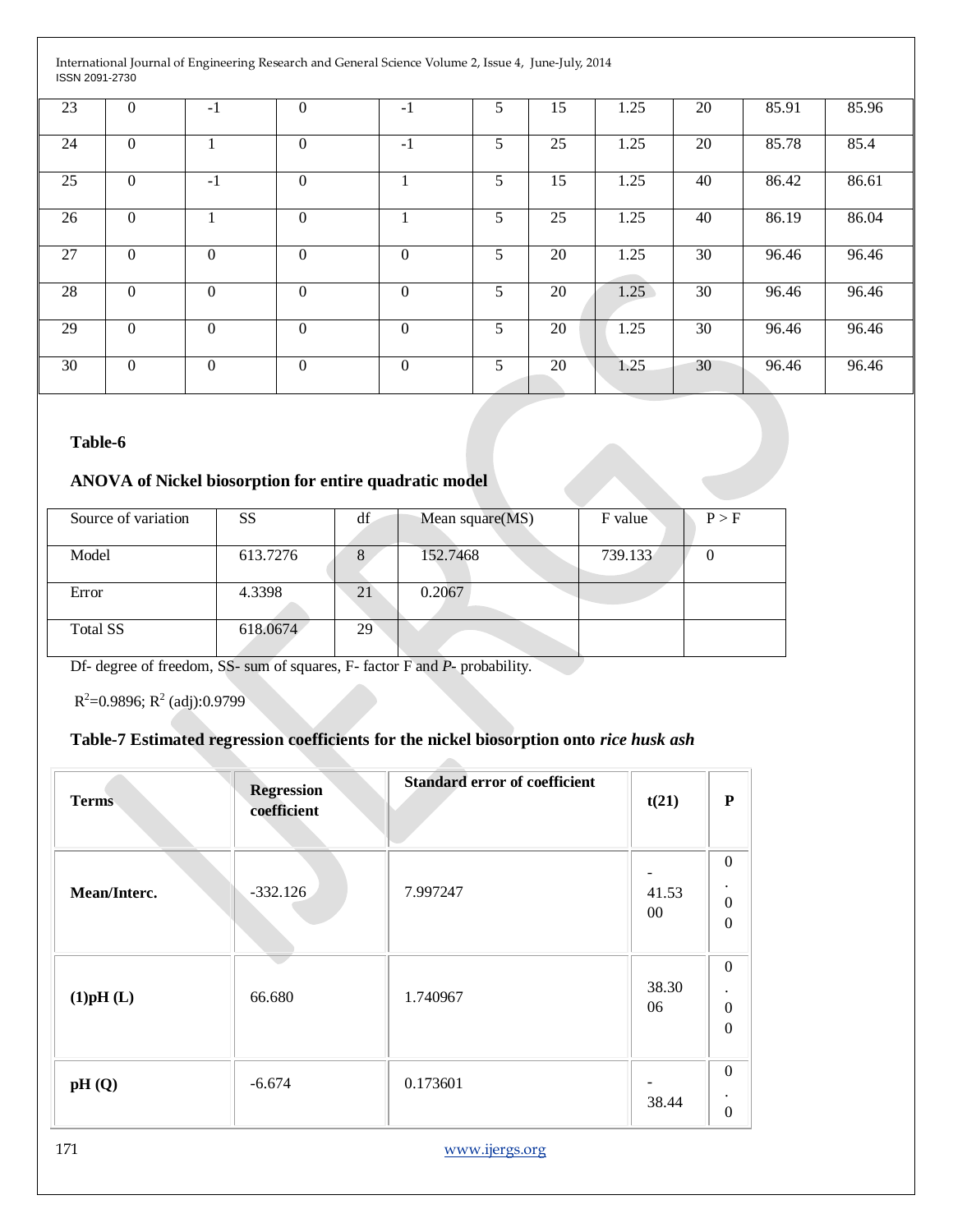|                         |           |          | 54          | $\boldsymbol{0}$                                                             |
|-------------------------|-----------|----------|-------------|------------------------------------------------------------------------------|
| (2) Concentration (L)   | 8.958     | 0.278999 | 32.10<br>76 | $\boldsymbol{0}$<br>$\bullet$<br>$\boldsymbol{0}$<br>$\boldsymbol{0}$        |
| Concentration (Q)       | $-0.225$  | 0.006944 | 32.45<br>46 | $\mathbf{0}$<br>$\ddot{\phantom{a}}$<br>$\boldsymbol{0}$<br>$\boldsymbol{0}$ |
| $(3)$ Dosage $(L)$      | 206.067   | 6.963867 | 29.59<br>08 | $\theta$<br>$\boldsymbol{0}$<br>$\boldsymbol{0}$                             |
| Dosage (Q)              | $-82.487$ | 2.777622 | 29.69<br>69 | $\mathbf{0}$<br>$\boldsymbol{0}$<br>$\boldsymbol{0}$                         |
| $(4)$ Temperature $(L)$ | 2.923     | 0.104984 | 27.84<br>23 | $\mathbf{0}$<br>$\bullet$<br>$\boldsymbol{0}$<br>$\mathbf{0}$                |
| Temperature (Q)         | $-0.048$  | 0.001736 | 27.75<br>28 | $\mathbf{0}$<br>$\bullet$<br>$\mathbf{0}$<br>$\boldsymbol{0}$                |

Insignificant ( $P \ge 0.05$ )

The model is reduced to the following form by excluding undistinguished terms in eq.5.2

 $Y = -332.126 + 66.68X<sub>1</sub> + 8.958X<sub>2</sub> + 206.067X<sub>3</sub> + 2.923X<sub>4</sub> - 6.674X<sub>1</sub><sup>2</sup> - 0.225X<sub>2</sub><sup>2</sup> - 82.487X<sub>3</sub><sup>2</sup> - 0.048X<sub>4</sub><sup>2</sup>$ 

*—›(1)*

**3.11 Interpretation of residual graphs:**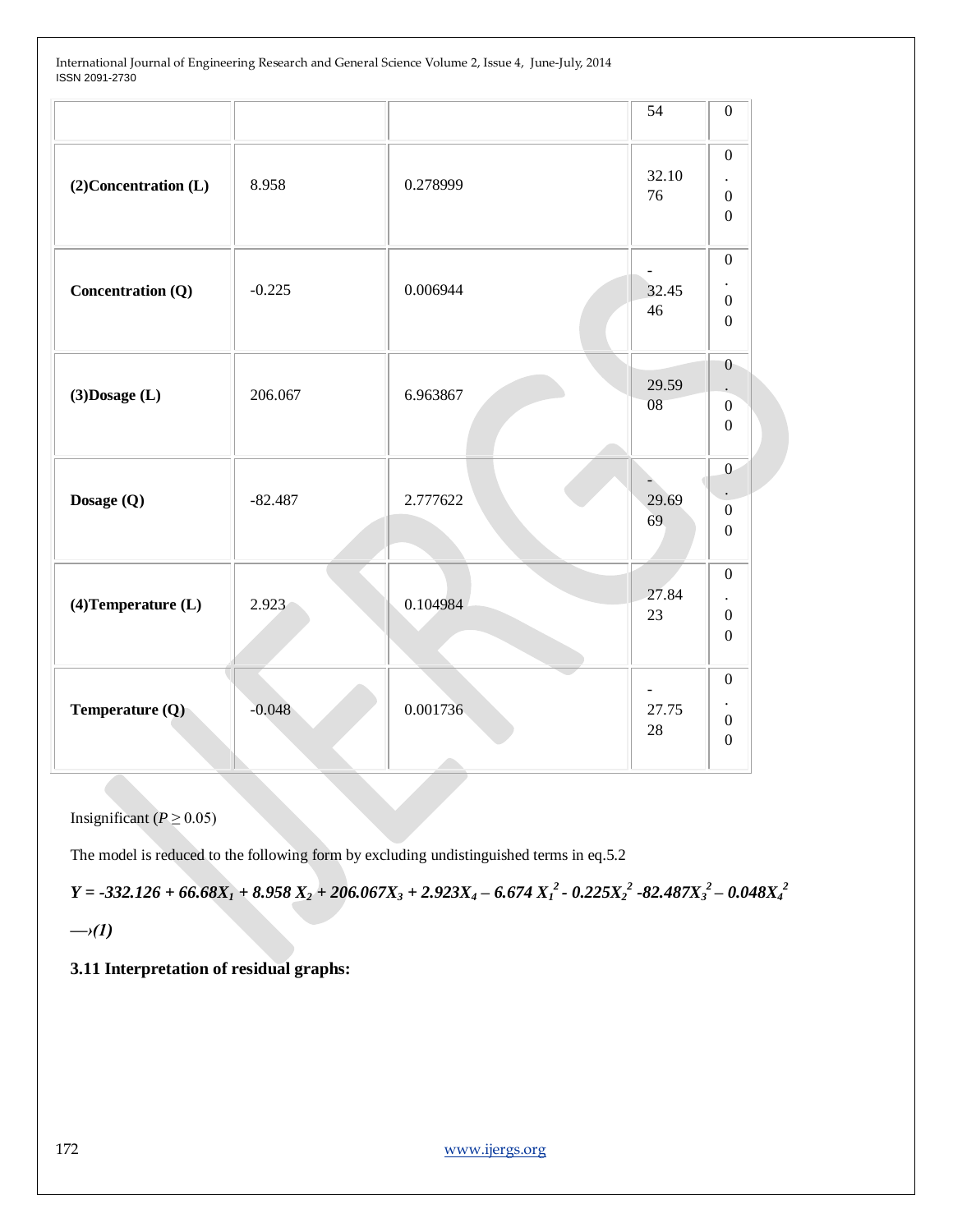Normal probability plot (NPP) is a graphical technique used for analyzing whether or not a data set is normally distributed to greater extent. The difference between the observed and predicted values from the regression is termed as residual. fig. 3.12 exhibits normal probability plot for the present data. It is evident that the experimental data are reasonably aligned implying normal distribution.



### **Fig. 3.12 Normal probability plot for % biosorption of nickel**



Effect Estimate (Absolute Value)



**Pareto chart**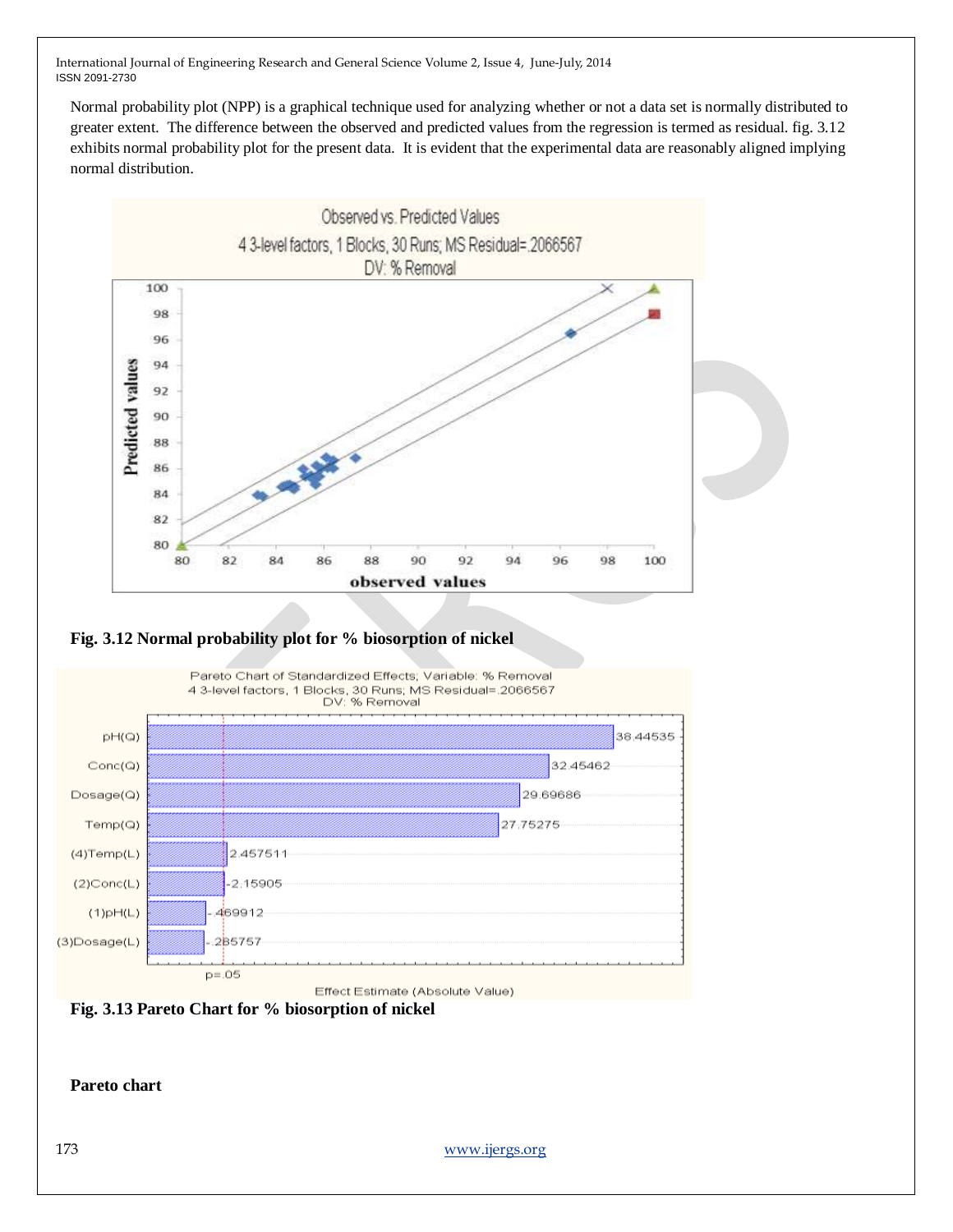From t the pareto chart can be explained in such a way that  $P > 0.05$  are significant and is presented in Fig. 3.13. The red line in the x-axis is  $P=0.05$ .

#### **Interaction effects of biosorption variables:**

Three dimensional view of response surface contour plots [Fig. 3.14(a)& 3.14(b)] exhibit, % biosorption of the nickel using *rice husk ash* for different combinations of dependent variables. All the plots are delineated as a function of two factors at a time, imposing other factors fixed at zero level. It is evident from response surface contour plots that the % biosorption is minimal at low and high levels of the variables. This behavior conforms that there is a presence of optimum for the input variables in order to maximize % biosorption. The role played by all the variables is so vital in % biosorption of nickel and seen clearly from the plots. The predicted optimal set of conditions for maximum % biosorption of nickel is

| Biosorbent dosage                | $= 1.24909$ gram  |
|----------------------------------|-------------------|
| Initial nickel ion concentration | $= 19.87428$ mg/L |
| pH of aqueous solution           | $= 4.99538$       |
| % biosorption of nickel          | $= 96.42$         |

The experimental optimum values are compared with those predicted by BBD in table-5. The experimental values are in close agreement with those from and BBD

#### **Table-7Comparison between optimum values from BBD and experimentation**

Critical values; Variable: % Removal

Predicted value at solution: 96.46917

#### **Table 8**

|                      | <b>Observed</b> | <b>Critical</b> | <b>Observed</b> |
|----------------------|-----------------|-----------------|-----------------|
| pH                   | 4.00000         | 4.99538         | 6.00000         |
| <b>Concentration</b> | 15.00000        | 19.87428        | 25.00000        |
| <b>Dosage</b>        | 1.00000         | 1.24909         | 1.50000         |
| <b>Temp</b>          | 20.00000        | 30.33469        | 40.00000        |

**Surface contour plots.**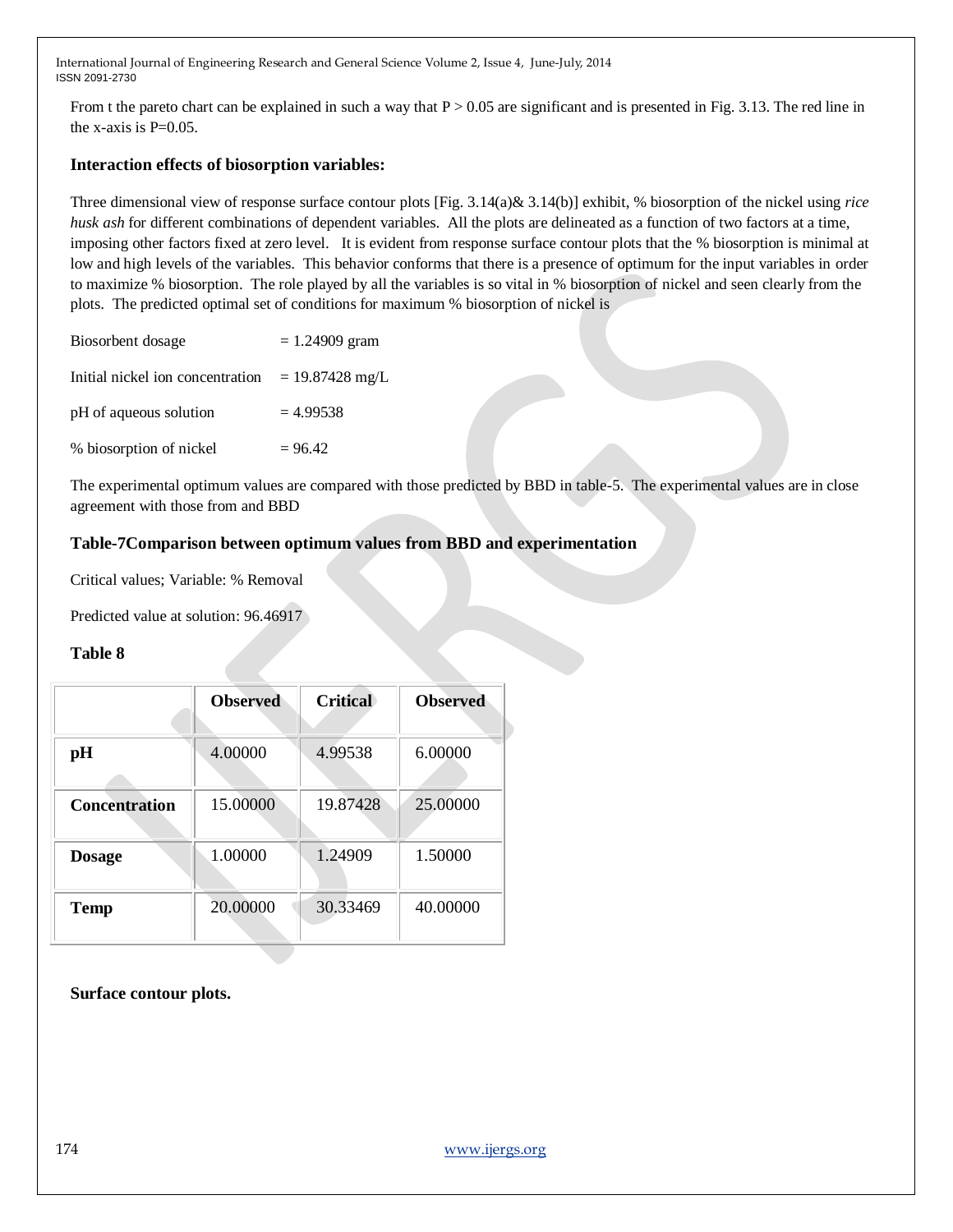

**Fig. 3.14(a) Surface contour plot for the effects of pH and initial concentration, Dosage of nickel on % Removal**



**Fig. 3.14(b) Surface contour plot for the effects of Temperature and pH, dosage and concentration, of nickel on % Removal.**

#### **CONCLUSIONS**

Rice Husk Ash is used as biosorbent for the removal nickel ions from aqueous solution. In the biosorption of nickel, effect of pH, biosorbent dosage, metal ion concentration, contact time, biosorption isotherm and kinetics studies were carried out. The metal ion concentrations were analyzed using Atomic absorption spectroscopy.

1. Theequilibrium agitation time for nickel biosorption is 90 min.